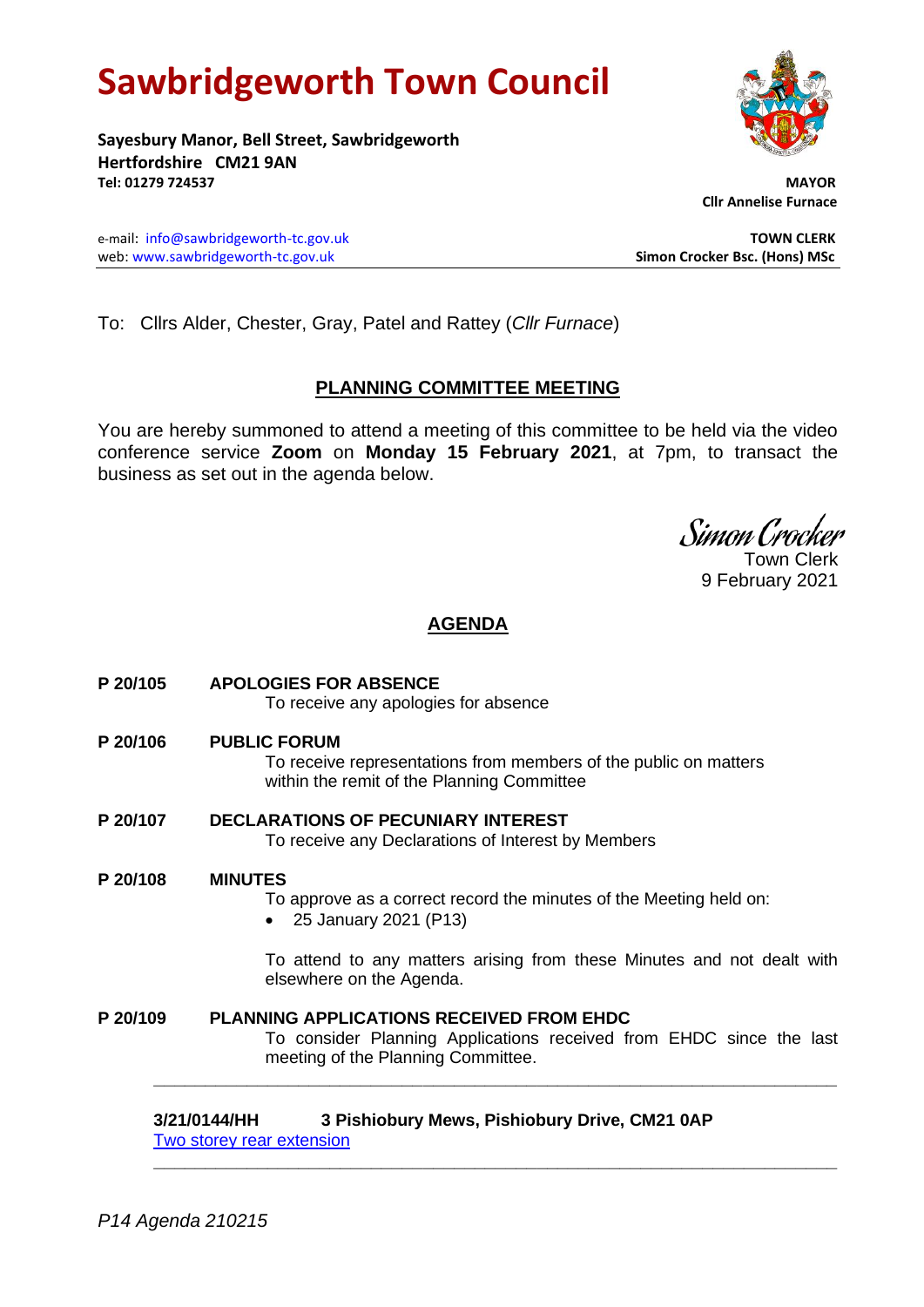[Retention of: installation of additional AC unit added externally to rear elevation](https://publicaccess.eastherts.gov.uk/online-applications/applicationDetails.do?activeTab=documents&keyVal=QN9Y9WGLKHI00)

#### **3/21/0161/PNHH 20 Rowney Wood, CM21 0HR**

[Single storey extension with roof lantern and Bi fold doors:-](https://publicaccess.eastherts.gov.uk/online-applications/applicationDetails.do?activeTab=documents&keyVal=QNBZH8GL04O00) Depth 3.5 metres, maximum [height 3.30 metres, Eves height](https://publicaccess.eastherts.gov.uk/online-applications/applicationDetails.do?activeTab=documents&keyVal=QNBZH8GL04O00) 2.30 metres **\_\_\_\_\_\_\_\_\_\_\_\_\_\_\_\_\_\_\_\_\_\_\_\_\_\_\_\_\_\_\_\_\_\_\_\_\_\_\_\_\_\_\_\_\_\_\_\_\_\_\_\_\_\_\_\_\_\_\_\_\_\_\_\_\_\_**

**\_\_\_\_\_\_\_\_\_\_\_\_\_\_\_\_\_\_\_\_\_\_\_\_\_\_\_\_\_\_\_\_\_\_\_\_\_\_\_\_\_\_\_\_\_\_\_\_\_\_\_\_\_\_\_\_\_\_\_\_\_\_\_\_\_\_**

**\_\_\_\_\_\_\_\_\_\_\_\_\_\_\_\_\_\_\_\_\_\_\_\_\_\_\_\_\_\_\_\_\_\_\_\_\_\_\_\_\_\_\_\_\_\_\_\_\_\_\_\_\_\_\_\_\_\_\_\_\_\_\_\_\_\_**

#### **3/21/0182/HH 47 Cambridge Road, CM21 9JP**

[Construction of 4 loft dormer windows with a juliet](https://publicaccess.eastherts.gov.uk/online-applications/applicationDetails.do?keyVal=QNJ7NNGLKKC00&activeTab=summary) balcony on the front elevation, insertion [of rooflight at the first floor level](https://publicaccess.eastherts.gov.uk/online-applications/applicationDetails.do?keyVal=QNJ7NNGLKKC00&activeTab=summary) **\_\_\_\_\_\_\_\_\_\_\_\_\_\_\_\_\_\_\_\_\_\_\_\_\_\_\_\_\_\_\_\_\_\_\_\_\_\_\_\_\_\_\_\_\_\_\_\_\_\_\_\_\_\_\_\_\_\_\_\_\_\_\_\_\_\_**

**\_\_\_\_\_\_\_\_\_\_\_\_\_\_\_\_\_\_\_\_\_\_\_\_\_\_\_\_\_\_\_\_\_\_\_\_\_\_\_\_\_\_\_\_\_\_\_\_\_\_\_\_\_\_\_\_\_\_\_\_\_\_\_\_\_\_**

**\_\_\_\_\_\_\_\_\_\_\_\_\_\_\_\_\_\_\_\_\_\_\_\_\_\_\_\_\_\_\_\_\_\_\_\_\_\_\_\_\_\_\_\_\_\_\_\_\_\_\_\_\_\_\_\_\_\_\_\_\_\_\_\_\_\_**

#### **3/21/0198/HH 46 Greenstead, CM21 9NY**

[Removal of detached garage. Construction of two storey side extension](https://publicaccess.eastherts.gov.uk/online-applications/applicationDetails.do?activeTab=documents&keyVal=QNJTWZGLKLC00)

#### **3/21/0210/LBC 49-51 Knight Street, CM21 9AX**

[Re-painting of shop front and replacement of shop front fascia sign](https://publicaccess.eastherts.gov.uk/online-applications/applicationDetails.do?activeTab=documents&keyVal=QNLOL8GLKMB00)

# **3/21/0223/HH &**

#### **3/21/0224/LBC 3 Fair Green, CM21 9AG**

Demolition of lean-to and [erection of single storey rear extension with sky light. Internal](https://publicaccess.eastherts.gov.uk/online-applications/applicationDetails.do?activeTab=documents&keyVal=QNNJB8GLKN700)  [alterations to include removal of internal chimney breast and doors. Alteration of](https://publicaccess.eastherts.gov.uk/online-applications/applicationDetails.do?activeTab=documents&keyVal=QNNJB8GLKN700)  [pedestrian access and replacement fence](https://publicaccess.eastherts.gov.uk/online-applications/applicationDetails.do?activeTab=documents&keyVal=QNNJB8GLKN700)

**\_\_\_\_\_\_\_\_\_\_\_\_\_\_\_\_\_\_\_\_\_\_\_\_\_\_\_\_\_\_\_\_\_\_\_\_\_\_\_\_\_\_\_\_\_\_\_\_\_\_\_\_\_\_\_\_\_\_\_\_\_\_\_\_\_\_**

# **3/21/0274/HH 33 The Orchards, CM21 9BB**

[Single storey front extension, single storey and part](https://publicaccess.eastherts.gov.uk/online-applications/applicationDetails.do?activeTab=documents&keyVal=QNYC5EGLKQW00) two storey rear extension incorporating first floor Juliet [balcony, replace flat roof to the existing front dormer with a](https://publicaccess.eastherts.gov.uk/online-applications/applicationDetails.do?activeTab=documents&keyVal=QNYC5EGLKQW00)  [pitched roof, new first floor rear windows and relocated side window and an increase in](https://publicaccess.eastherts.gov.uk/online-applications/applicationDetails.do?activeTab=documents&keyVal=QNYC5EGLKQW00)  [depth of 2 front windows, new rear roof light](https://publicaccess.eastherts.gov.uk/online-applications/applicationDetails.do?activeTab=documents&keyVal=QNYC5EGLKQW00) windows, garage conversion, alterations to [fenestration and external materials, enlarged driveway and permeable paving.](https://publicaccess.eastherts.gov.uk/online-applications/applicationDetails.do?activeTab=documents&keyVal=QNYC5EGLKQW00)

**\_\_\_\_\_\_\_\_\_\_\_\_\_\_\_\_\_\_\_\_\_\_\_\_\_\_\_\_\_\_\_\_\_\_\_\_\_\_\_\_\_\_\_\_\_\_\_\_\_\_\_\_\_\_\_\_\_\_\_\_\_\_\_\_\_\_\_\_\_\_\_\_**

#### **P 20/110 LATE PLANNING APPLICATIONS**

To deal with Planning Applications received from EHDC following the Publication of this Agenda and received before 12 February 2021

# **P 20/111 PLANNING DECISIONS MADE BY EHDC**

To receive Planning Decisions from EHDC.

# **3/20/1876/HH 36 Sayesbury Road, CM21 0EB**

Creation of a hardstanding vehicular access *STC Comment:* No objection

*EHDC Decision:* Refused. "The proposed vehicular parking hardstanding by reason of its size, siting and layout, would not provide a reasonably accessible and convenient area

**\_\_\_\_\_\_\_\_\_\_\_\_\_\_\_\_\_\_\_\_\_\_\_\_\_\_\_\_\_\_\_\_\_\_\_\_\_\_\_\_\_\_\_\_\_\_\_\_\_\_\_\_\_\_\_\_\_\_\_\_\_\_\_\_\_\_\_\_\_\_\_\_**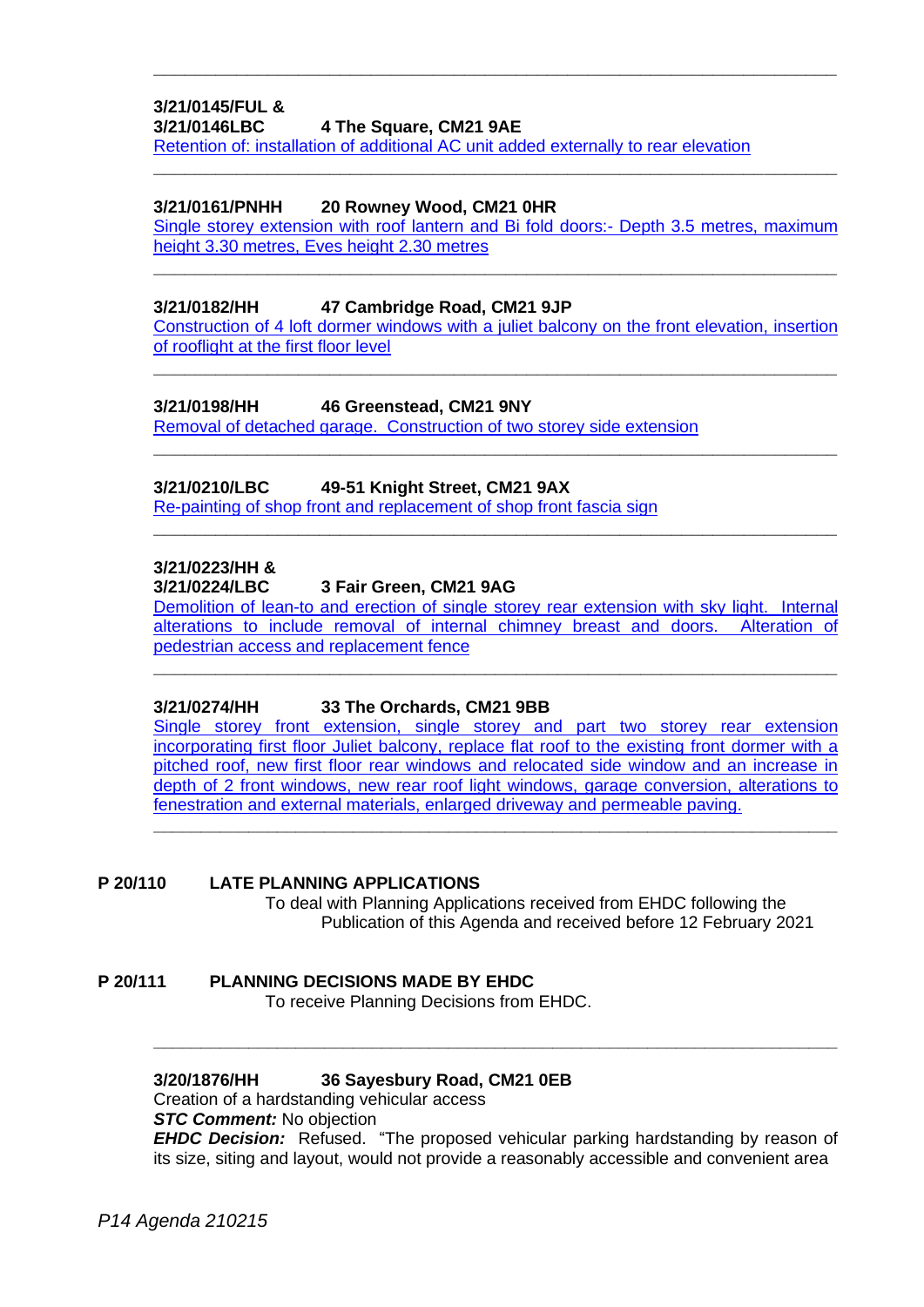for vehicular parking, failing to accord with the County Council's Vehicle Cross Over Guidance and standards. Consequently, the development would lead to conditions prejudicial to the safety, function and convenience of the local highway network and its users, contrary to Policies TRA2 and TRA3 of the East Herts District Plan 2018".

**\_\_\_\_\_\_\_\_\_\_\_\_\_\_\_\_\_\_\_\_\_\_\_\_\_\_\_\_\_\_\_\_\_\_\_\_\_\_\_\_\_\_\_\_\_\_\_\_\_\_\_\_\_\_\_\_\_\_\_\_\_\_\_\_\_\_\_\_\_\_\_\_**

#### **3/20/1962/HH 9 Northfield Road, CM21 9DR**

Part two storey, part single storey rear extension, single storey front extension and the creation of a new access with a parking area for 2 vehicles, to include a change in land levels and landscaping to the front

#### *STC Comment:* No objection

*EHDC Decision:* Refused. "The proposed development, by reason of its inappropriate size, scale and design, would fail to appear subservient in scale and would fail to achieve a high standard of design to respond to the context of the site, or to reflect local distinctiveness. The development would therefore be harmful to the character and appearance of the site and the surrounding area. The proposal would thereby be contrary to Policies DES4 and HOU11 of the East Herts District Plan 2018 and the National Planning Policy Framework" & "The proposed development, by reason of its size, scale, siting and design, would have a detrimental effect upon the amenities of the occupants at No.7 Northfield Road by reason of its overbearing impact. The proposal would thereby be contrary to Policy DES4 of the East Herts District Plan 2018 and the National Planning Policy Framework"

#### **3/20/2045/FUL Craycombe, Parsonage Lane, CM21 0ND**

Subdivision of the site, to include associated landscaping (fencing, shrubs, hard surfacing), conversion of office and outbuildings to a two bedroom dwelling, with associated fenestration alterations, insertion of additional fenestration and alterations to and raising of the roof ridge, along with the erection of a shed and bin store

**\_\_\_\_\_\_\_\_\_\_\_\_\_\_\_\_\_\_\_\_\_\_\_\_\_\_\_\_\_\_\_\_\_\_\_\_\_\_\_\_\_\_\_\_\_\_\_\_\_\_\_\_\_\_\_\_\_\_\_\_\_\_\_\_\_\_\_\_\_\_\_\_**

# *STC Comment:* No objection

*EHDC Decision:* Refused. "The application lacks sufficient information regarding the history of the outbuilding to enable the Local Planning Authority to properly consider the planning merits or otherwise of the application. In the absence of the abovementioned information, the proposal is contrary to Policy GBR1 of the East Herts District Plan 2018 and the National Planning Policy Framework". "Notwithstanding reason No1 above, the proposed development would constitute inappropriate development within the Green Belt as it would not preserve its openness and conflicts with the purposes of including land within it, encroaching into the countryside, to the detriment of the surrounding character and appearance. Other considerations would not clearly outweigh the harm by reason of inappropriateness and loss of openness. Consequently, the very special circumstances required to approve inappropriate development in the Green Belt do not exist. The proposed development would be contrary to Policy GBR1 of the East Herts District Plan (2018) and Section 13 of the National Planning Policy Framework (2019) & "The proposed development, by reason of its location and siting would not represent a sustainable form of development in accordance with the District Plan's hierarchy, with a reliance on private vehicles to access everyday services and facilities. The proposal would therefore be contrary to Policies DPS2 and TRA1 of the East Herts District Plan 2018 and the National Planning Policy Framework".

**\_\_\_\_\_\_\_\_\_\_\_\_\_\_\_\_\_\_\_\_\_\_\_\_\_\_\_\_\_\_\_\_\_\_\_\_\_\_\_\_\_\_\_\_\_\_\_\_\_\_\_\_\_\_\_\_\_\_\_\_\_\_\_\_\_\_\_\_\_\_\_\_**

**\_\_\_\_\_\_\_\_\_\_\_\_\_\_\_\_\_\_\_\_\_\_\_\_\_\_\_\_\_\_\_\_\_\_\_\_\_\_\_\_\_\_\_\_\_\_\_\_\_\_\_\_\_\_\_\_\_\_\_\_\_\_\_\_\_\_\_\_\_\_\_\_**

# **3/20/2359/HH Dower House, 17a Knight Street, CM21 9AT**

Construction of 2 storey side extension with first floor rear window opening. *STC Comment:* No objection *EHDC Decision:* Granted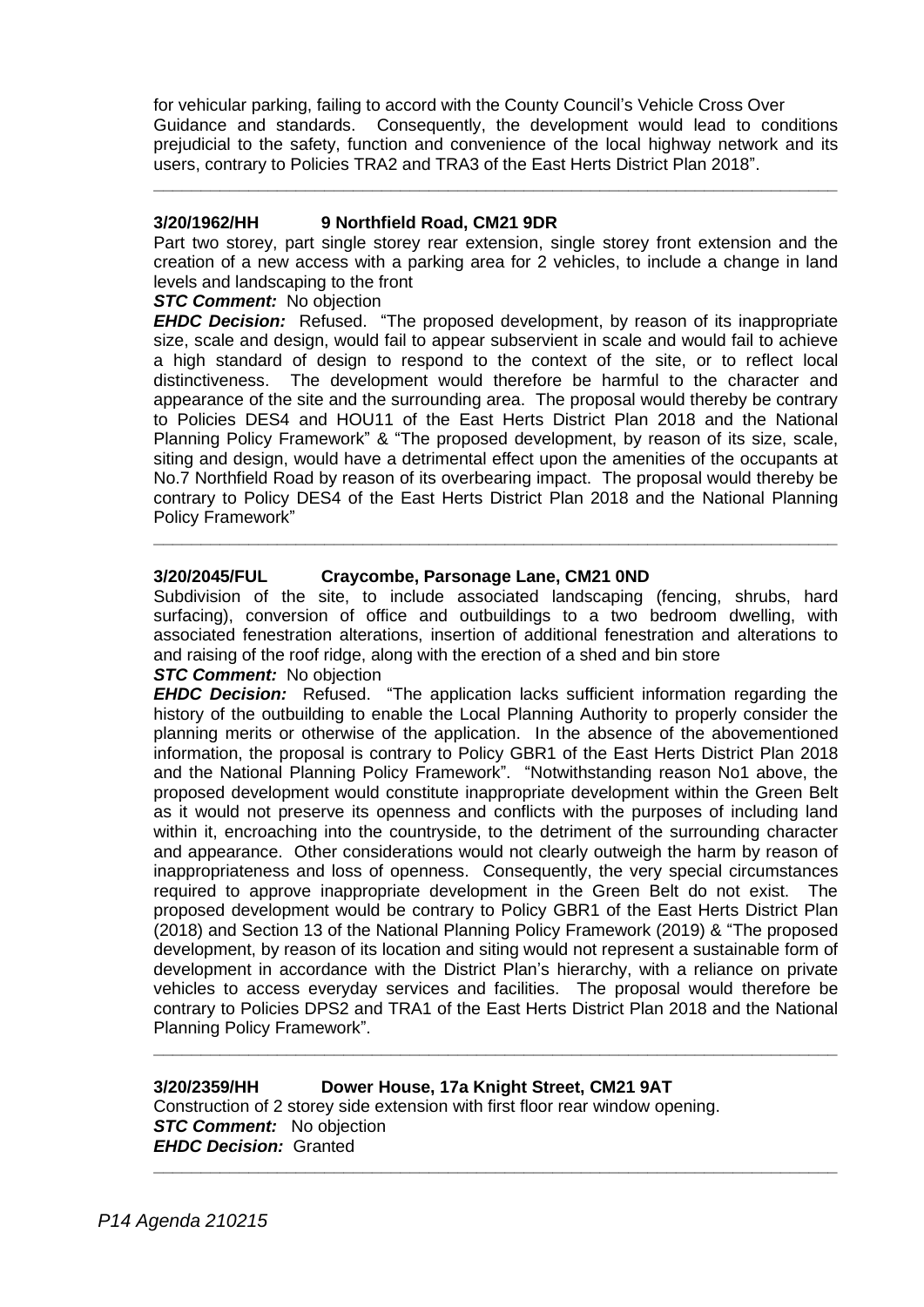#### **3/20/2423/HH 13 Hampton Gardens, CM21 0AN**

Conversion and alterations of garage, to create second floor with two pitched dormers to front elevation, a single dormer to rear and canopy to the rear

**\_\_\_\_\_\_\_\_\_\_\_\_\_\_\_\_\_\_\_\_\_\_\_\_\_\_\_\_\_\_\_\_\_\_\_\_\_\_\_\_\_\_\_\_\_\_\_\_\_\_\_\_\_\_\_\_\_\_\_\_\_\_\_\_\_\_\_\_\_\_\_\_**

*STC Comment:* No objection

*EHDC Decision:* Refused. "The proposed development, by reason of its inappropriate size, scale and design, would add considerable bulk and mass to the site that would fail to appear subservient in scale and would fail to achieve a high standard of design to respond to the context of the site, or to reflect local distinctiveness. The development would therefore be harmful to the character and appearance of the site and the surrounding area. The proposal would thereby be contrary to Policies DES4 and HOU11 of the East Herts District Plan 2018 and the National Planning Policy Framework." & "The proposed development, by reason of its size, scale, siting and design would have a detrimental effect upon the amenities of the occupants at No.14 Hampton Gardens by reason of its overbearing and loss of light impact. The proposal would thereby be contrary to Policy DES4 of the East Herts District Plan 2018 and the National Planning Policy Framework".

**\_\_\_\_\_\_\_\_\_\_\_\_\_\_\_\_\_\_\_\_\_\_\_\_\_\_\_\_\_\_\_\_\_\_\_\_\_\_\_\_\_\_\_\_\_\_\_\_\_\_\_\_\_\_\_\_\_\_\_\_\_\_\_\_\_\_**

**\_\_\_\_\_\_\_\_\_\_\_\_\_\_\_\_\_\_\_\_\_\_\_\_\_\_\_\_\_\_\_\_\_\_\_\_\_\_\_\_\_\_\_\_\_\_\_\_\_\_\_\_\_\_\_\_\_\_\_\_\_\_\_\_\_\_\_\_\_\_\_\_**

#### **3/20/2386/LBC 136 Sheering Mill Lane, CM21 9ND**

Replacement of boiler and insertion of flue *STC Comment:* No comment *EHDC Decision:* Granted

#### **3/20/2440/HH 2 Northfield Road, CM21 9DR**

Single storey rear extension *STC Comment:* No objection *EHDC Decision:* Granted

#### **3/20/2482/HH 5 Walnut Tree Avenue, CM21 9JR**

Single storey side infill and single storey side extension, single storey rear extension and demolition of garage with erection of new garage *STC Comment:* No objection *EHDC Decision:* Granted

**\_\_\_\_\_\_\_\_\_\_\_\_\_\_\_\_\_\_\_\_\_\_\_\_\_\_\_\_\_\_\_\_\_\_\_\_\_\_\_\_\_\_\_\_\_\_\_\_\_\_\_\_\_\_\_\_\_\_\_\_\_\_\_\_\_\_\_\_\_\_\_\_**

**\_\_\_\_\_\_\_\_\_\_\_\_\_\_\_\_\_\_\_\_\_\_\_\_\_\_\_\_\_\_\_\_\_\_\_\_\_\_\_\_\_\_\_\_\_\_\_\_\_\_\_\_\_\_\_\_\_\_\_\_\_\_\_\_\_\_\_\_\_\_\_\_**

#### **3/20/2500/HH 4 Rowney Wood, CM21 0HR**

Two-storey side extension, to include conversion and alterations of garage. Two-storey rear extension with juliet balcony to first floor

#### *STC Comment:* No objection

*EHDC Decision:* Refused. "The proposed development, by reason of its excessive scale, inappropriate design and lack of subservience, fails to reflect and promote local distinctiveness or achieve a high quality of design and would cause harm to the character and appearance of the dwelling and the street scene. Therefore, the proposal is contrary to Policies DES4 and HOU11 of the East Herts District Plan (2018)".

**\_\_\_\_\_\_\_\_\_\_\_\_\_\_\_\_\_\_\_\_\_\_\_\_\_\_\_\_\_\_\_\_\_\_\_\_\_\_\_\_\_\_\_\_\_\_\_\_\_\_\_\_\_\_\_\_\_\_\_\_\_\_\_\_\_\_\_\_\_\_\_\_**

#### **3/20/2502/HH 6 Hampton Gardens, CM21 0AN**

First floor extension above double garage

**STC Comment:** No objection. Neighbours comments/concerns noted

*EHDC Decision:* Refused. "The proposed development, by reason of its size, scale, materials and design, would add considerable bulk and mass to the site that would fail to appear subservient in scale and would fail to achieve a high standard of design to respond to the context of the site, or to reflect local distinctiveness. The development would